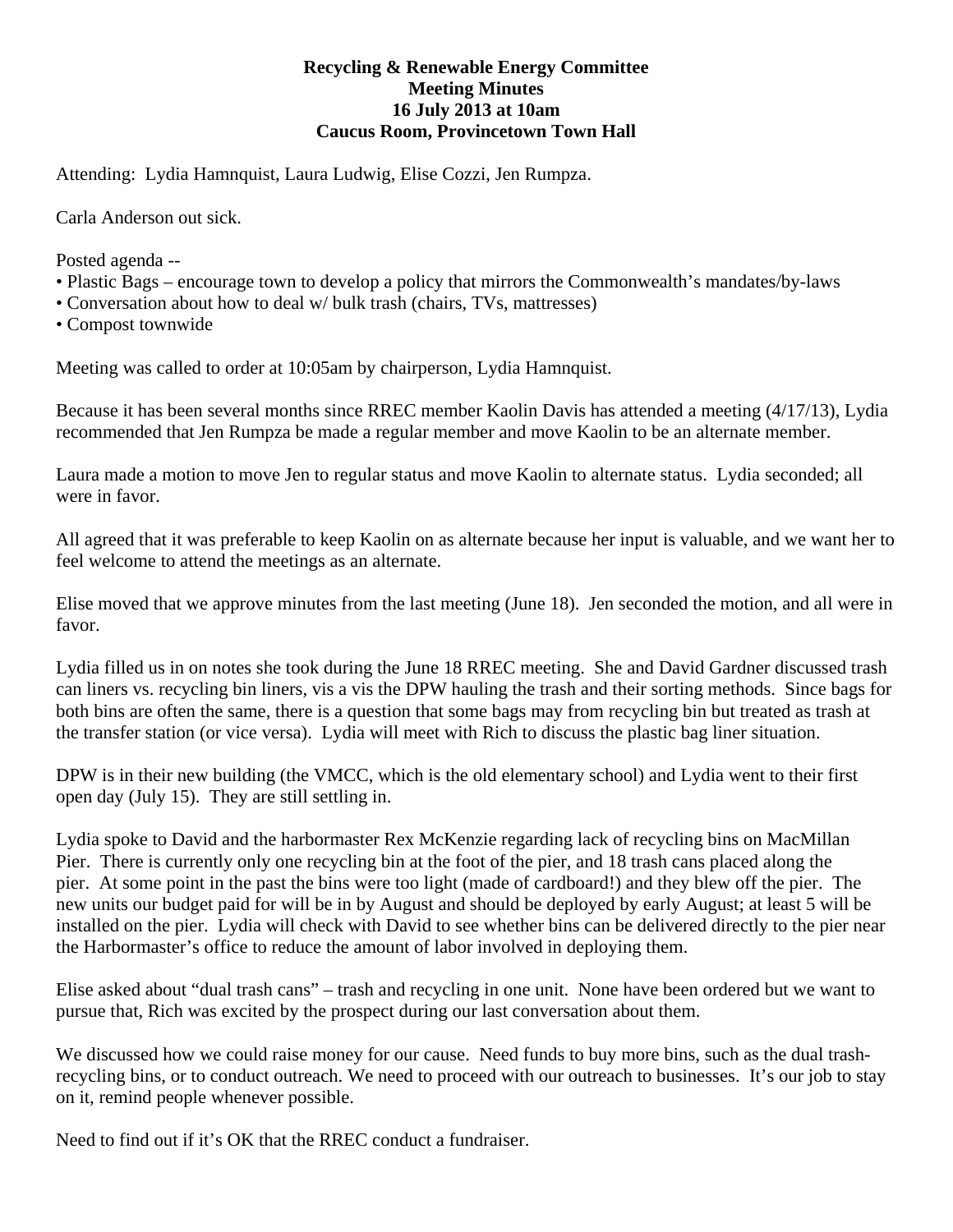Some fundraising ideas:

• Set up a drop box at S&S where people could donate money earned from redeemables.

- Get businesses to donate prizes for a raffle; sell tickets at the Firehouse.
- A business could sponsor a fundraiser (like Global Gifts).
- Focus on Earth Day and hold an event to encourage participation and involvement by businesses.

Question about commercial haulers recycling – some concern that they don't all take paper in their recycling (business contracts). Lydia will talk with commercial haulers to see what their different policies are.

Regarding businesses, Laura encouraged us to use this season to fact-find and research the procedures that need examination so that we can improve our education and outreach next fall and winter. Take pictures of trash bags filled with recyclable plastic cups, etc. Businesses need to be made aware of the amount of trash that goes out their door. Nearly 80% of all trash is generated by businesses during the high season, according to info Lydia got from Rich. Lydia will try to get more figures from Rich regarding the cost benefit of recycling vs. trash so that we can provide businesses with info and numbers they can relate to.

Jen wonders whether the town has a by-law where water was only to be served in restaurants when it's requested. May have been a water-saving initiative. Good teaching moment when diners wonder why they have to ask for water – save water, save a cup.

Composting – curbside composting would present problems by drawing animals and making messes. Not likely DPW would be able to pick up curbside compost, or have the facility to handle it.

This committee could conduct a Facebook poll regarding who would be interested in having a backyard composter. If there is interest, our budget could purchase them on behalf of the town.

\* Laura will post something on the Ptown Community Space FB page to inform about the % of food waste in the trash, and to gauge interest in the town offering free or reduced-cost composting bins.

Lydia suggested offering neighborhood collection points, such as she does w/ her neighbors – those with space could house the composter and can receive it from neighbors.

Garden Renovations (Jen Crooks) may be interested in obtaining compost for her landscaping work; Jen Rumpza is a friend of hers and will have a conversation about it with her.

Plastic Bag Ban or Tax – if we mirror the Commonwealth's plan, only three businesses in town would come under the regulations. We need to have something in place that impacts all of the businesses, not just the big ones. Lydia says that everyone she mentions a town-wide ban to is supportive of it.

Education is key, just like the recycling outreach. Many towns in the Commonwealth have municipal bag bans or taxes; Brookline's by-laws are on-line and we could use them for a template. We collectively know many business owners, and could do some research on what their costs for bags are. Some use heavy bags that aren't as prone to blow away, and often are re-usable.

One fear of banning bags is that people will use the "biodegradable" bags which have their own issues. Another is that it would cause a lack of "poop" bags.

\* Laura will request biodegradability specs on plastic bags from a 'scientist' (chemical engineer) to present to the RREC.